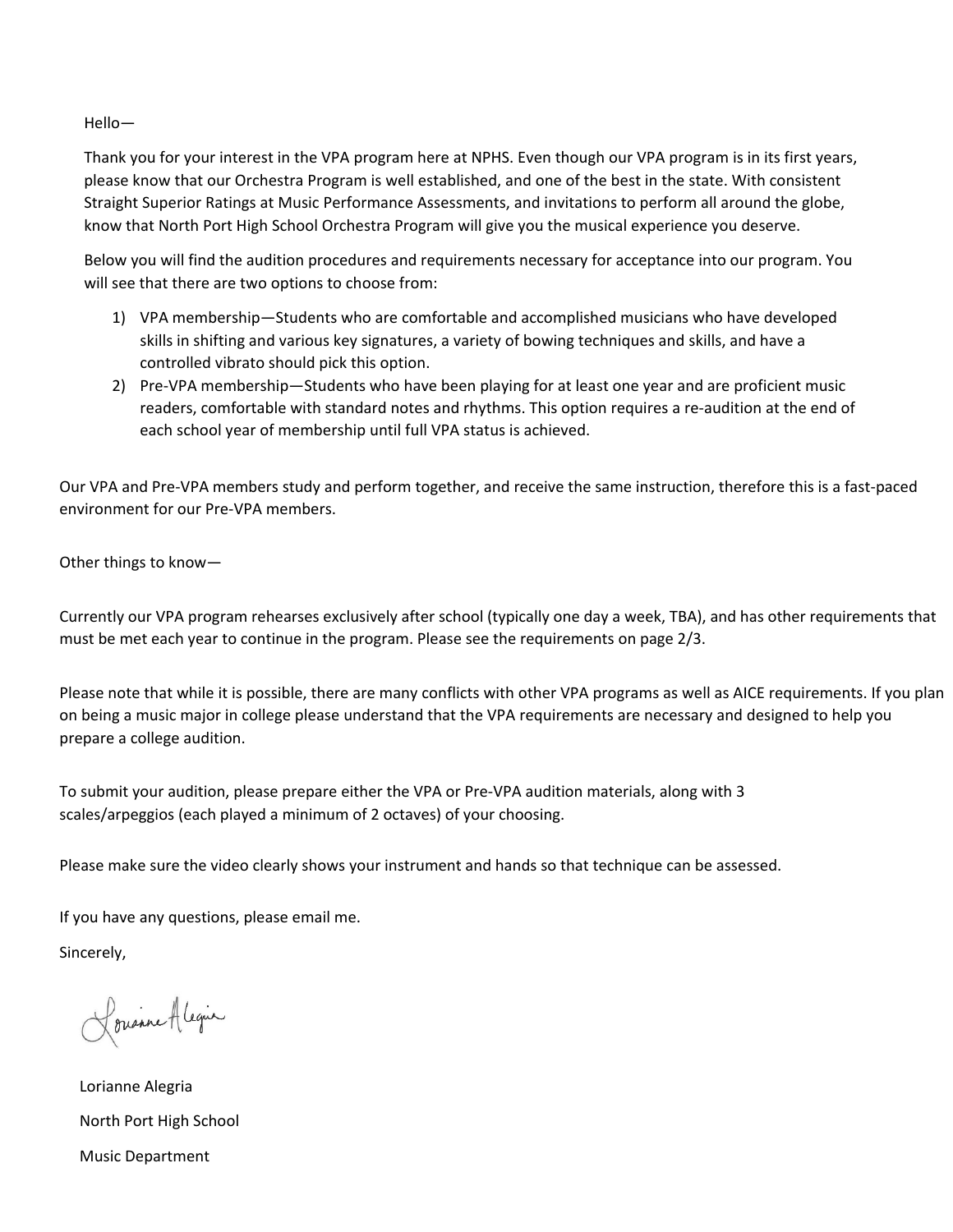## Pre-VPA requirements for Orchestra

### **Freshman year –**

- 2 orchestra classes, minimum.
- Must complete all Sightreading Factory requirements EACH WEEK
- Must participate in group lessons once per month and attend all scheduled rehearsals
- Must re-audition each year for VPA/Pre-VPA retention

### Sophomore year -

- 2 orchestra classes
- Must complete all Sightreading Factory requirements EACH WEEK
- Must participate in group lessons once per month and attend all scheduled rehearsals
- Must participate in Solo and Ensemble if a member of Advanced Orchestra (Small fee required)
- Must audition for VPA permanent status

## **Junior year – (for late entry members)**

- 2 orchestra classes
- Must complete all Sightreading Factory requirements EACH WEEK
- Must participate in group lessons once per month and attend all scheduled rehearsals
- Solo and Ensemble OR All-State audition if in Advanced Orchestra (small fee required)
- Must participate in ONE or more of the following:
	- o School Musical
	- o Community service hours with middle school orchestra (Heron Creek or Woodland)
	- o Private Lessons with Private Teacher
	- $\circ$  Playing with any other outside group on your instrument on a regular basis (Must be documented)

"Fair Share" fundraising is required each year to help offset cost of group lessons.

## **Private lessons are strongly encouraged for all VPA members, especially those wanting to pursue music at a college level!!!**

If requirements are not met each year, students will be put on "probation", and removed from the VPA program if deficiencies are not corrected. Goals are calculated mid-year.

Students MUST be full members of VPA (no longer Pre-VPA) after 2 years, or they will be removed from the program.

Students are not allowed re-entry into Pre-VPA/VPA after removal—including voluntary removal by students.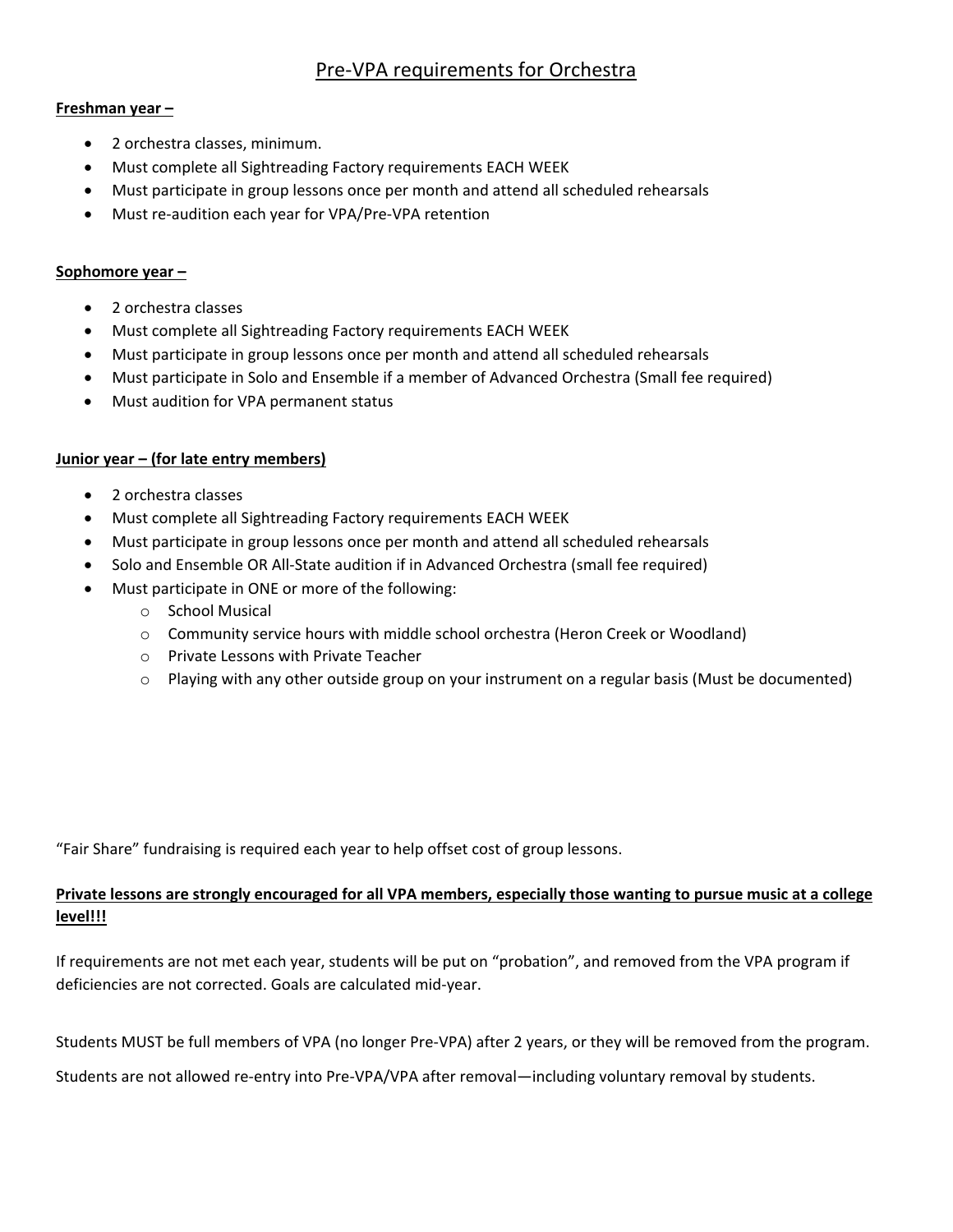# VPA requirements for Orchestra

### **Freshman year –**

- 2 orchestra classes, minimum.
- Must complete all Sightreading Factory requirements EACH WEEK
- Must participate in group lessons once per month and attend all scheduled rehearsals

### **Sophomore year –**

- 2 orchestra classes
- Must complete all Sightreading Factory requirements EACH WEEK
- Must participate in group lessons once per month and attend all scheduled rehearsals
- Must participate in EITHER private lessons OR a Summer Music Camp (Fees required)
- Must participate in Solo and Ensemble if a member of Advanced Orchestra (small fee required)

### Junior year –

- 2 orchestra classes PLUS one other music related class (can be another orchestra)
- Must complete all Sightreading Factory requirements EACH WEEK
- Must participate in group lessons once per month and attend all scheduled rehearsals
- Must participate in EITHER Private Lessons OR a Summer Music Camp (Fees required)
- Solo and ensemble AND All-State audition if in advanced orchestra (small fee required)
- Must participate in ONE or more of the following:
	- o School Musical
	- o Community service hours with middle/elementary school orchestra (Heron Creek, Woodland, Atwater)
	- $\circ$  Playing with any other outside group on your instrument on a regular basis (Must be documented)

## **Senior year –**

- 2 orchestra classes PLUS one other music related class (can be another orchestra)
- Must complete all Sightreading Factory requirements EACH WEEK
- Must participate in group lessons once per month and attend all scheduled rehearsals
- Must participate in Private Lessons
	- o \*\*Private Lessons help facilitate a college audition, Fees required
- Solo and Ensemble AND All-State audition (small fee required)
- Must participate in TWO or more of the following:
	- o School Musical
	- o Community service hours with middle/elementary school orchestra (Heron Creek, Woodland, Atwater)
	- $\circ$  Playing with any other outside group on your instrument on a regular basis (Must be documented)

"Fair Share" fundraising is required each year to help offset cost of group lessons.

If requirements are not met each year, students will be put on "probation", and removed from the VPA program if deficiencies are not corrected. Goals are calculated mid-year.

Students are not allowed re-entry into Pre-VPA/VPA after removal—including voluntary removal by students.